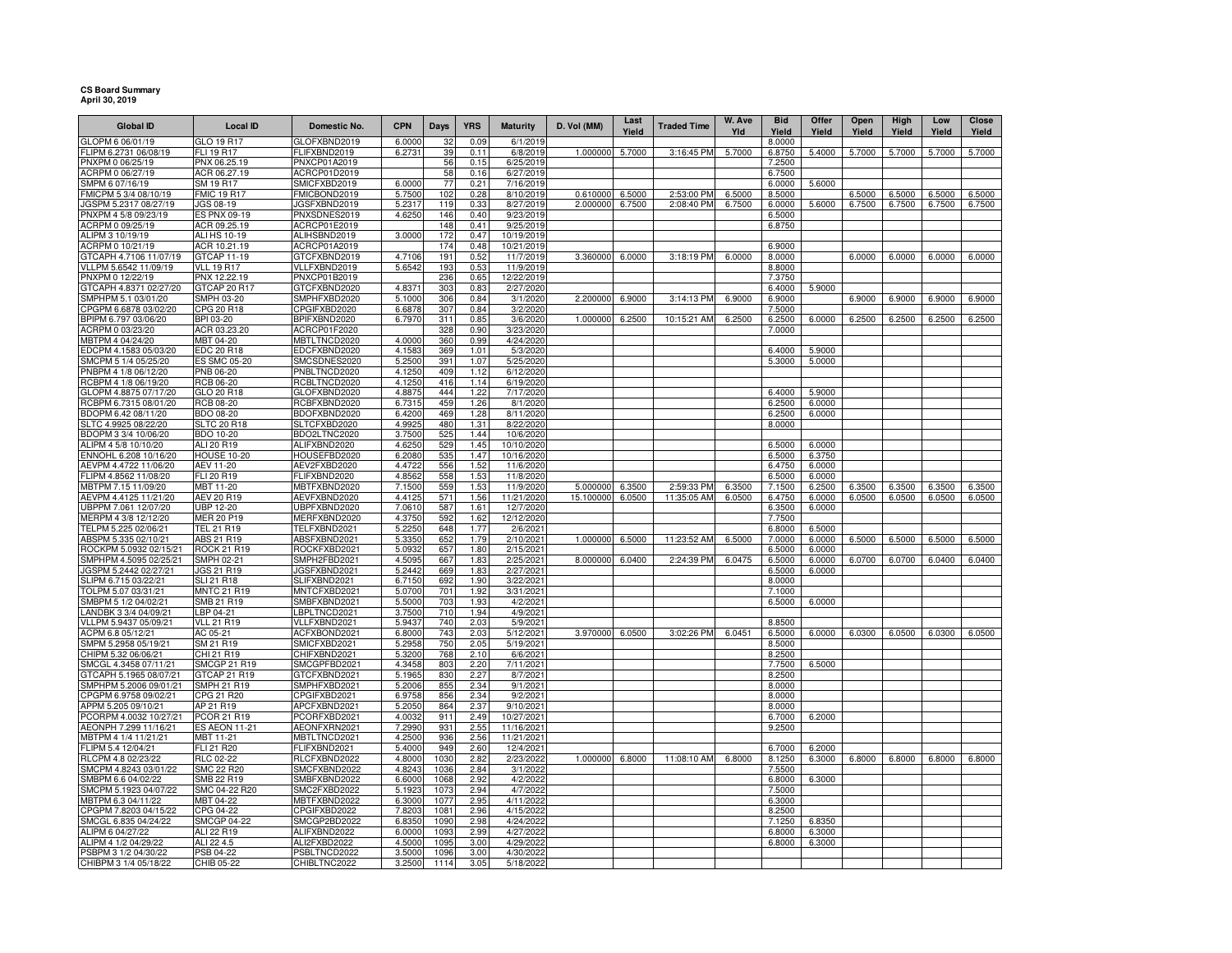| <b>Global ID</b>                               | <b>Local ID</b>                  | Domestic No.                        | <b>CPN</b>       | Days         | <b>YRS</b>   | <b>Maturity</b>         | D. Vol (MM)     | Last<br>Yield | <b>Traded Time</b> | W. Ave<br>Yld | <b>Bid</b><br>Yield | Offer<br>Yield | Open<br>Yield | High<br>Yield | Low<br>Yield | Close<br>Yield |
|------------------------------------------------|----------------------------------|-------------------------------------|------------------|--------------|--------------|-------------------------|-----------------|---------------|--------------------|---------------|---------------------|----------------|---------------|---------------|--------------|----------------|
| SLTC 5.5796 05/22/22                           | <b>SLTC 22 R20</b>               | SLTCFXBD2022                        | 5.5796           | 1118         | 3.06         | 5/22/202                |                 |               |                    |               | 6.9000              | 6.4000         |               |               |              |                |
| NBPM 3 1/4 06/06/22                            | PNB 06-22                        | PNBLTNCD2022                        | 3.2500           | 1133         | 3.10         | 6/6/2022                |                 |               |                    |               |                     |                |               |               |              |                |
| ENNOHL 6.131 07/16/22                          | <b>HOUSE 22 R20</b>              | HOUSEFBD2022                        | 6.1310           | 1173         | 3.21         | 7/16/2022               |                 |               |                    |               | 7.5000              | 6.3750         |               |               |              |                |
| SMPM 6.9442 07/16/22<br>AEVPM 5.0056 08/06/22  | SM 22 R19<br>AEV 22 R20          | SMICFXBD2022<br>AEVFXBND2022        | 6.9442<br>5.0056 | 1173<br>1194 | 3.21<br>3.27 | 7/16/2022<br>8/6/2022   | 0.300000        |               | 11:50:04 AM        | 6.6130        | 6.9000<br>7.5000    | 6.4000         |               |               |              |                |
| -LIPM 5.3567 08/20/22                          | FLI 22 R20                       | FLIFXBND2022                        | 5.3567           | 1208         | 3.31         | 8/20/2022               |                 | 6.6130        |                    |               | 6.8750              |                | 6.6130        | 6.6130        | 6.6130       | 6.6130         |
| EWPM 4 09/21/22                                | EW 09-22                         | EWBLTNCD2022                        | 4.0000           | 1240         | 3.40         | 9/21/2022               |                 |               |                    |               |                     |                |               |               |              |                |
| PNBPM 3 3/4 10/27/22                           | PNB 10-22                        | PNB2LTNC2022                        | 3.7500           | 1276         | 3.49         | 10/27/2022              |                 |               |                    |               |                     |                |               |               |              |                |
| CHIBPM 3.65 12/02/22                           | CHIB 12-22                       | CHIB2LTN2022                        | 3.6500           | 1312         | 3.59         | 12/2/2022               |                 |               |                    |               |                     |                |               |               |              |                |
| ROBBNK 4 1/8 12/16/22                          | <b>RBANK 12-22</b>               | RBANKLTN2022                        | 4.1250           | 1326         | 3.63         | 12/16/2022              |                 |               |                    |               |                     |                |               |               |              |                |
| SMCGL 5 3/8 12/22/22                           | <b>SMCGP 22 R20</b>              | SMCGPFBD2022                        | 5.3750           | 1332         | 3.65         | 12/22/2022              |                 |               |                    |               | 7.5000              |                |               |               |              |                |
| FLIPM 5.0496 01/07/23                          | CPI 01-23 R20                    | CPIFXBND2023                        | 5.0496           | 1348         | 3.69         | 1/7/2023                | 1.200000        | 7.3500        | 11:45:53 AM        | 7.3333        | 7.4000              |                | 7.2500        | 7.3500        | 7.2500       | 7.3500         |
| RCBPM 3 3/4 02/11/23<br>BDOPM 3 5/8 02/18/23   | RCB 02-23<br>BDO 02-23           | RCBLTNCD2023                        | 3.7500<br>3.6250 | 1383<br>1390 | 3.79<br>3.81 | 2/11/2023<br>2/18/2023  |                 |               |                    |               |                     |                |               |               |              |                |
| GTCAPH 5.0937 02/27/23                         | GTCAP 23 R20                     | BDOLTNCD2023<br>GTCFXBND2023        | 5.0937           | 1399         | 3.83         | 2/27/2023               |                 |               |                    |               | 8.3750              |                |               |               |              |                |
| SMPHPM 5.663 03/01/23                          | SMPH 23 R21                      | SMPHFXBD2023                        | 5.6630           | 1401         | 3.84         | 3/1/2023                | 1.000000        | 6.7080        | 11:48:46 AM        | 6.7080        | 9.0000              | 5.7500         | 6.7080        | 6.7080        | 6.7080       | 6.7080         |
| SMCPM 6 1/4 03/19/23                           | SMC 23 R21                       | SMCFXBND2023                        | 6.2500           | 1419         | 3.89         | 3/19/2023               |                 |               |                    |               | 7.0000              | 6.5000         |               |               |              |                |
| PNBPM 3 7/8 04/26/23                           | PNB 04-23                        | PNBLTNCD2023                        | 3.8750           | 1457         | 3.99         | 4/26/2023               |                 |               |                    |               |                     |                |               |               |              |                |
| EDCPM 4.7312 05/03/23                          | EDC 23 R19                       | EDCFXBND2023                        | 4.7312           | 1464         | 4.01         | 5/3/2023                |                 |               |                    |               | 7.2500              |                |               |               |              |                |
| SECBPM 3 7/8 05/08/23                          | <b>SECB 05-23</b>                | SECBLTNC2023                        | 3.8750           | 1469         | 4.02         | 5/8/2023                |                 |               |                    |               |                     |                |               |               |              |                |
| BPIPM 3 3/4 05/24/23                           | <b>BPI 05-23</b>                 | BPILTNCD2023                        | 3.7500           | 1485         | 4.07         | 5/24/2023               |                 |               |                    |               |                     |                |               |               |              |                |
| ACPM 3.92 07/07/23<br>SMCGL 4.7575 07/11/23    | AC 23 R22<br><b>SMCGP 23 R21</b> | ACFXBOND2023<br>SMCGPFBD2023        | 3.9200<br>4.7575 | 1529<br>1533 | 4.19<br>4.20 | 7/7/2023<br>7/11/2023   | 1.500000        | 6.0500        | 3:34:16 PM         | 6.0500        | 6.9750<br>8.2500    |                | 6.0500        | 6.0500        | 6.0500       | 6.0500         |
| GLOPM 5.2792 07/17/23                          | GLO 23 R20                       | GLOFXBND2023                        | 5.2792           | 1539         | 4.21         | 7/17/2023               | 1.000000        | 6.4970        | 11:51:02 AM        | 6.4970        | 8.5000              |                | 6.4970        | 6.4970        | 6.4970       | 6.4970         |
| SMCGL 6 3/4 08/17/23                           | SMCGP 08-23 R21                  | SMCGP2BD2023                        | 6.7500           | 1570         | 4.30         | 8/17/2023               |                 |               |                    |               | 8.8750              |                |               |               |              |                |
| UBPPM 4 3/8 08/21/23                           | UBP 08-23                        | UBPLTNCD2023                        | 4.3750           | 1574         | 4.31         | 8/21/2023               |                 |               |                    |               |                     |                |               |               |              |                |
| MBTPM 3 1/2 09/19/23                           | MBT 09-23                        | MBTLTNCD2023                        | 3.5000           | 1603         | 4.39         | 9/19/2023               |                 |               |                    |               |                     |                |               |               |              |                |
| ALIPM 7.0239 10/05/23                          | ALI 23 R21                       | ALI2FXBD2023                        | 7.0239           | 1619         | 4.43         | 10/5/2023               | 3.000000 6.0000 |               | 2:30:59 PM         | 6.0000        | 7.0000              |                | 6.0000        | 6.0000        | 6.0000       | 6.0000         |
| ALIPM 3.8915 10/07/23                          | ALI 23 R22                       | ALIFXBND2023                        | 3.8915           | 1621         | 4.44         | 10/7/2023               |                 |               |                    |               | 7.0000              |                |               |               |              |                |
| PCORPM 4.5219 10/27/23                         | PCOR 23 R21                      | PCORFXBD2023                        | 4.5219           | 1641         | 4.49         | 10/27/2023              |                 |               |                    |               | 8.0000              | 6.3750         |               |               |              |                |
| SECBPM 4 1/2 11/02/23                          | <b>SECB 11-23</b>                | SECB2LTN2023<br>BDO2LTNC2023        | 4.5000           | 1647         | 4.51         | 11/2/2023               |                 |               |                    |               |                     |                |               |               |              |                |
| BDOPM 4 3/8 11/07/23<br>FLIPM 5.4333 11/08/23  | BDO 11-23<br>FLI 23 R20          | FLIFXBND2023                        | 4.3750<br>5.4333 | 1652<br>1653 | 4.52<br>4.53 | 11/7/2023<br>11/8/2023  | 0.200000 5.9160 |               | 2:02:46 PM         | 5.9160        | 7.1500              |                | 5.9160        | 5.9160        | 5.9160       | 5.9160         |
| AEONPH 7.695 11/16/23                          | <b>ES AEON 11-23</b>             | AEONFXRN2023                        | 7.6950           | 1661         | 4.55         | 11/16/2023              |                 |               |                    |               | 9.7500              |                |               |               |              |                |
| AEVPM 4.6188 11/21/23                          | AEV 23 R20                       | AEVFXBND2023                        | 4.6188           | 1666         | 4.56         | 11/21/2023              |                 |               |                    |               | 8.2500              |                |               |               |              |                |
| EWPM 4 5/8 12/07/23                            | EW 12-23                         | EWBLTNCD2023                        | 4.6250           | 1682         | 4.61         | 12/7/2023               |                 |               |                    |               |                     |                |               |               |              |                |
| SMPM 5.159 12/09/23                            | SM 23 R21                        | SMICFXBD2023                        | 5.1590           | 1684         | 4.61         | 12/9/2023               |                 |               |                    |               | 7.0000              |                |               |               |              |                |
| VLLPM 8 12/21/23                               | <b>VLL 23 R21</b>                | VLLFXBND2023                        | 8.0000           | 1696         | 4.64         | 12/21/2023              |                 |               |                    |               | 8.0000              |                |               |               |              |                |
| CHIBPM 4.55 01/12/24                           | CHIB 01-24                       | CHIBLTNC2024                        | 4.5500           | 1718         | 4.70         | 1/12/2024               |                 |               |                    |               |                     |                |               |               |              |                |
| ROBBNK 4 7/8 01/16/24                          | <b>RBANK 01-24</b>               | RBANKLTN2024                        | 4.8750           | 1722         | 4.72         | 1/16/2024               |                 |               |                    |               |                     |                |               |               |              |                |
| DCPM 6.1458 01/24/24<br>APPM 7.5095 01/25/24   | FDC 24 R21<br>AP 24 R22          | FDCFXBND2024<br>APCFXBND2024        | 6.1458<br>7.5095 | 1730<br>1731 | 4.74<br>4.74 | 1/24/2024<br>1/25/2024  | 3.000000 7.2500 |               | 2:24:48 PM         | 7.2500        | 7.0000<br>8.0000    |                | 7.2500        | 7.2500        | 7.2500       | 7.2500         |
| ALIPM 5 01/30/24                               | ALI 24 R20                       | ALIFXBND2024                        | 5.0000           | 1736         | 4.75         | 1/30/2024               |                 |               |                    |               | 7.0000              | 6.5000         |               |               |              |                |
| TELPM 5.2813 02/06/24                          | <b>TEL 24 R21</b>                | TELFXBND2024                        | 5.2813           | 1743         | 4.77         | 2/6/2024                |                 |               |                    |               | 8.2500              |                |               |               |              |                |
| PSBPM 5 02/09/24                               | PSB 02-24                        | PSBLTNCD2024                        | 5.0000           | 1746         | 4.78         | 2/9/2024                |                 |               |                    |               |                     |                |               |               |              |                |
| JGSPM 5.3 02/27/24                             | <b>JGS 24 R20</b>                | JGSFXBND2024                        | 5.3000           | 1764         | 4.83         | 2/27/2024               |                 |               |                    |               | 8.2500              |                |               |               |              |                |
| SMCPM 5.284 03/01/24                           | <b>SMC 24 R22</b>                | SMCFXBND2024                        | 5.2840           | 1767         | 4.84         | 3/1/2024                |                 |               |                    |               | 7.6500              |                |               |               |              |                |
| STIEPM 5.8085 03/23/24                         | STIESG 24 R22                    | STIGFXBD2024                        | 5.8085           | 1789         | 4.90         | 3/23/2024               |                 |               |                    |               | 7.4000              |                |               |               |              |                |
| MEGPM 5.3535 03/28/24                          | <b>MEG 24 R22</b>                | MEGFXBND2024                        | 5.3535<br>5.5000 | 1794         | 4.91         | 3/28/2024               |                 |               |                    |               | 8.0000              |                |               |               |              |                |
| RCBPM 5 1/2 03/28/24<br>TOLPM 5 1/2 03/31/24   | RCB 03-24<br><b>MNTC 24 R21</b>  | RCBLTNCD2024<br><b>MNTCFXBD2024</b> | 5.5000           | 1794<br>1797 | 4.91<br>4.92 | 3/28/2024<br>3/31/2024  |                 |               |                    |               | 7.5000              |                |               |               |              |                |
| SMBPM 6 04/02/24                               | SMB 24 R21                       | SMBFXBND2024                        | 6.0000           | 1799         | 4.93         | 4/2/2024                |                 |               |                    |               | 8.4000              |                |               |               |              |                |
| MBTPM 5 3/8 04/04/24                           | MBT 04-24                        | MBT2LTNC2024                        | 5.3750           | 1801         | 4.93         | 4/4/2024                |                 |               |                    |               |                     |                |               |               |              |                |
| BC 5 5/8 04/08/24                              | <b>PBCOM 04-24</b>               | PBCOMLTN2024                        | 5.6250           | 1805         | 4.94         | 4/8/2024                |                 |               |                    |               |                     |                |               |               |              |                |
| PCORPM 7.8183 04/19/24                         | <b>PCOR 24 R22</b>               | PCORFXBD2024                        | 7.8183           | 1816         | 4.97         | 4/19/2024               |                 |               |                    |               | 7.2000              |                |               |               |              |                |
| SMCGL 7.1783 04/24/24                          | SMCGP 04-24 R22                  | SMCGP2BD2024                        | 7.1783           | $182 -$      | 4.99         | 4/24/2024               |                 |               |                    |               | 7.2300              | 7.1780         |               |               |              |                |
| SMPHPM 5.1683 05/18/24<br>SMPM 5.6125 05/19/24 | SMPH 05-24 R22<br>SM 24 R21      | SMPH2FBD2024<br>SMICFXBD2024        | 5.168<br>5.6125  | 1845<br>1846 | 5.05<br>5.05 | 5/18/2024<br>5/19/2024  |                 |               |                    |               | 8.3500<br>8.7500    | 6.2500         |               |               |              |                |
| ABTPM 3 7/8 07/20/24                           | MBT 07-24                        | MBTLTNCD2024                        | 3.8750           | 1908         | 5.22         | 7/20/2024               |                 |               |                    |               |                     |                |               |               |              |                |
| FPM 6.0952 07/21/24                            | DD 24 R22                        | DDFXBOND2024                        | 6.0952           | 1909         | 5.23         | 7/21/2024               |                 |               |                    |               | 7.2500              |                |               |               |              |                |
| GTCAPH 5 5/8 08/07/24                          | GTCAP 24 R21                     | GTCFXBND2024                        | 5.6250           | 1926         | 5.27         | 8/7/2024                |                 |               |                    |               | 9.0000              |                |               |               |              |                |
| VLLPM 5.7512 08/08/24                          | <b>VLL 24 R23</b>                | VLLFXBND2024                        | 5.7512           | 1927         | 5.28         | 8/8/2024                |                 |               |                    |               | 7.8750              |                |               |               |              |                |
| NBPM 5 3/4 08/27/24                            | PNB 08-24                        | PNBLTNCD2024                        | 5.7500           | 1946         | 5.33         | 8/27/2024               |                 |               |                    |               |                     |                |               |               |              |                |
| SMPHPM 5.7417 09/01/24                         | <b>SMPH 24 R21</b>               | SMPHFXBD2024                        | 5.7417           | 195          | 5.34         | 9/1/2024                |                 |               |                    |               | 8.5000              |                |               |               |              |                |
| BDOPM 5 3/8 10/12/24                           | <b>BDO 10-24</b>                 | BDOLTNCD2024                        | 5.3750           | 1992         | 5.45         | 10/12/2024              |                 |               |                    |               |                     |                |               |               |              |                |
| LIPM 5.6389 12/04/24                           | FLI 24 R21                       | FLIFXBND2024                        | 5.6389           | 2045         | 5.60         | 12/4/2024               |                 |               |                    |               | 7.7500              |                |               |               |              |                |
| SMCGL 6 1/4 12/22/24<br>ACPM 4.82 02/10/25     | <b>SMCGP 24 R22</b><br>AC 25 R23 | SMCGPFBD2024<br>ACFXBOND2025        | 6.2500<br>4.8200 | 206<br>2113  | 5.65<br>5.79 | 12/22/2024<br>2/10/2025 |                 |               |                    |               | 7.7500<br>7.0000    |                |               |               |              |                |
| RLCPM 4.9344 02/23/25                          | RLC 02-25                        | RLCFXBND2025                        | 4.9344           | 2126         | 5.82         | 2/23/2025               |                 |               |                    |               | 8.2500              |                |               |               |              |                |
| SMPHPM 6.0804 03/01/25                         | SMPH 03-25 R23                   | SMPH2FBD2025                        | 6.0804           | 2132         | 5.84         | 3/1/2025                |                 |               |                    |               | 7.2000              | 6.3750         |               |               |              |                |
| SMCPM 6 5/8 03/19/25                           | <b>SMC 25 R23</b>                | SMCFXBND2025                        | 6.6250           | 215(         | 5.89         | 3/19/2025               |                 |               |                    |               | 7.0000              | 6.5000         |               |               |              |                |
| ALIPM 5 5/8 04/25/25                           | ALI 25 R21                       | ALIFXBND2025                        | 5.6250           | 2187         | 5.99         | 4/25/2025               |                 |               |                    |               | 7.1000              | 5.6250         |               |               |              |                |
| SLTC 6.4872 05/22/25                           | <b>SLTC 25 R22</b>               | SLTCFXBD2025                        | 6.4872           | 2214         | 6.06         | 5/22/2025               |                 |               |                    |               | 8.2500              | 6.6250         |               |               |              |                |